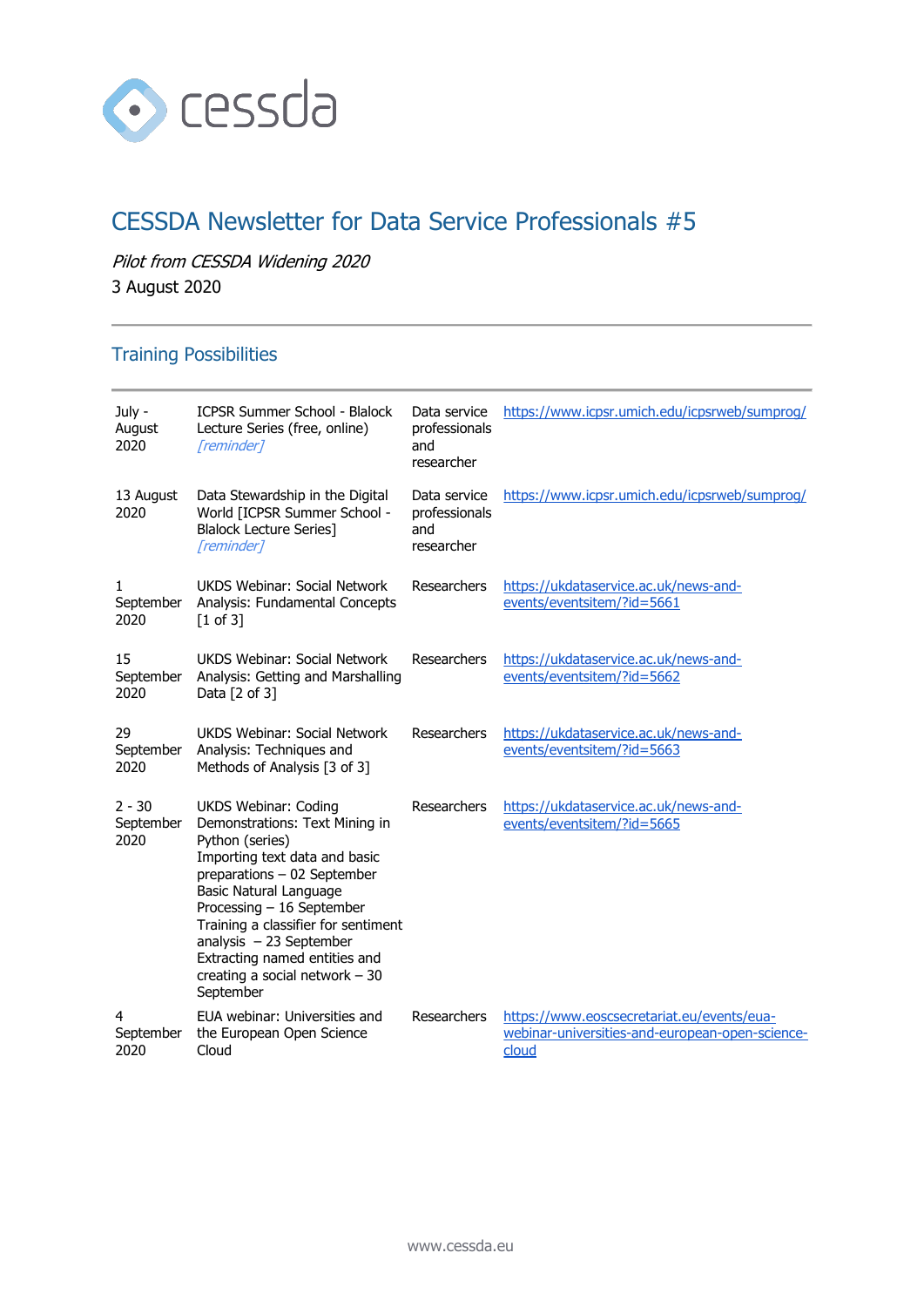

### Conference and Events

| 6 November -<br>4 December<br>2020 | BigSurv20 will be VIRTUALLY Data service<br>every Friday this November<br>and early December [save the researchers<br>dates <sub>1</sub>                                              | professionals and             | https://www.bigsurv20.org/                                                           |
|------------------------------------|---------------------------------------------------------------------------------------------------------------------------------------------------------------------------------------|-------------------------------|--------------------------------------------------------------------------------------|
| $21 - 22$<br>September<br>2021     | Preservation and Archiving<br>Special Interest Group<br>(PASIG) meeting is postponed<br>to next year. The location<br>(Madrid, Spain) and other<br>logistics will remain the<br>same. | Data service<br>professionals | https://www.pasiq2020memoriademadrid.es/<br>https://www.pasiq2020memoriademadrid.es/ |

## Publications and other resources

You can find other useful resources for data service professionals and users in the CESSDA Resource [Directory.](https://www.zotero.org/groups/2382601/cessda_resource_directory/library)

| maDMPs in Linked Data Pipeline as<br>part of Research Data Connectome<br>[RDA Hackathon on machine-<br>actionable Data Management Plans<br>that took place between 27th and<br>29th May 20201 | Data service<br>professionals                    | http://doi.org/10.5281/zenodo.3944456                                                                        |
|-----------------------------------------------------------------------------------------------------------------------------------------------------------------------------------------------|--------------------------------------------------|--------------------------------------------------------------------------------------------------------------|
| Collecting survey data among the<br>50+ population during the COVID-19<br>outbreak: The Survey of Health,<br>Ageing and Retirement in Europe<br>(SHARE)                                       | Researchers                                      | https://ojs.ub.uni-<br>konstanz.de/srm/article/view/7738                                                     |
| Survey Research Methods During the<br>COVID-19 Crisis                                                                                                                                         | Researchers                                      | https://ojs.ub.uni-konstanz.de/srm                                                                           |
| Rich Search and Discovery for<br><b>Research Datasets</b>                                                                                                                                     | Data service<br>professionals and<br>researchers | https://uk.sagepub.com/en-gb/eur/rich-<br>search-and-discovery-for-research-<br>datasets/book270223#contents |
| Towards a shared research knowledge<br>system: final report of the open science<br>policy platform                                                                                            | Data service<br>professionals and<br>researchers | https://op.europa.eu/en/publication-detail/-<br>/publication/d36f8071-99bd-11ea-aac4-<br>01aa75ed71a1        |
| Using virtual events to facilitate community<br>building: event formats                                                                                                                       | Data service<br>professionals and<br>researchers | http://doi.org/10.5281/zenodo.3934385                                                                        |